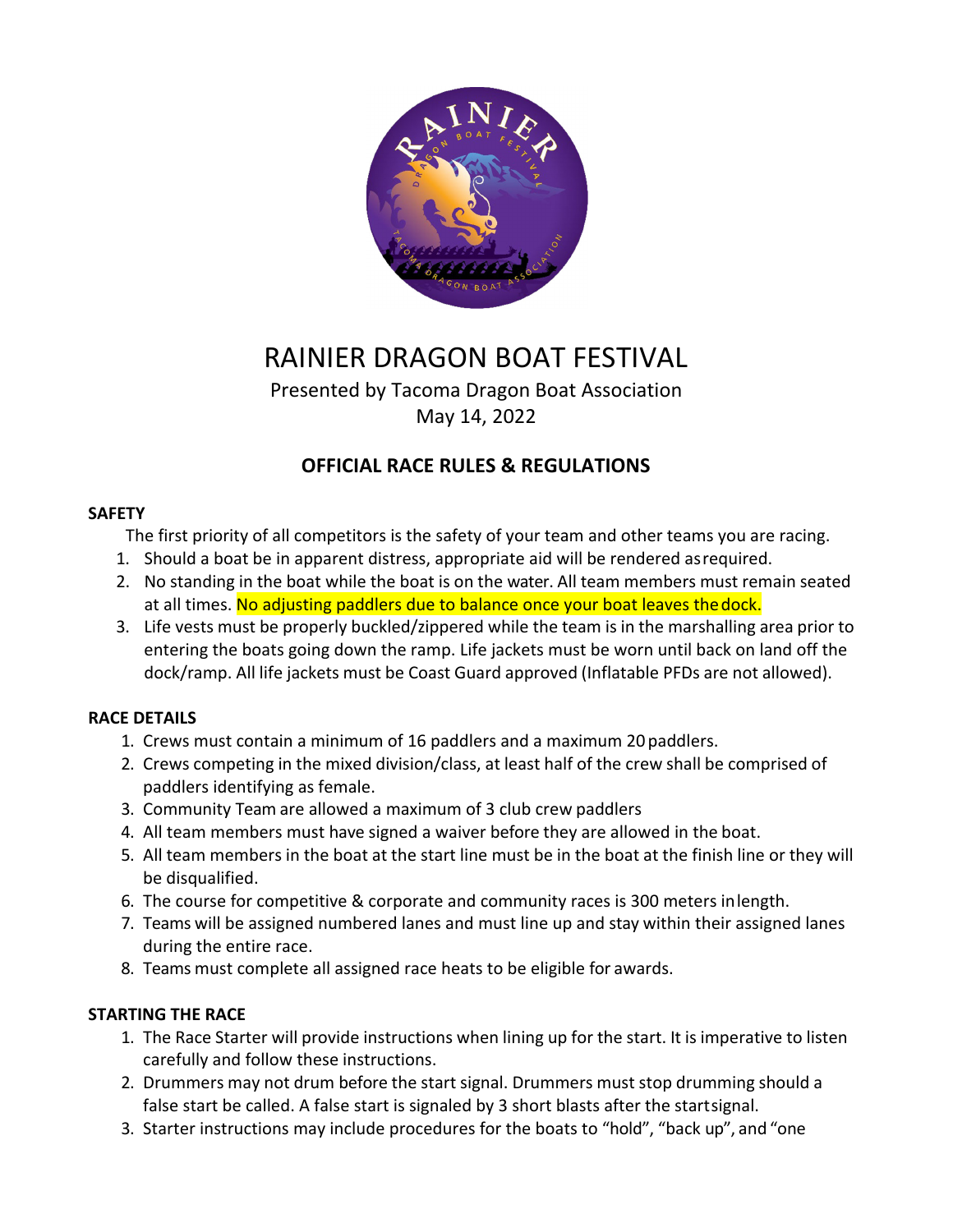minute to start" as boats are lining up to start the race.

4. Once the Starter believes the boats are evenly aligned, the warning signal of "we have alignment" will be the cue to paddlers to prepare for the start. The Starter may sound the start signal at any time following "we have alignment", "Attention".

#### **RIGHT OF WAY RULES**

- 1. A boat changing lanes before a heat may not pass in front of any team on the course. Doing so will result in penalty or disqualification.
- 2. Boats must avoid contact at all times while on the water. Contact between boats will result in a penalty or disqualification.
- 3. Non‐competing boats must stay clear of the boats in competition.

#### **FINISHING**

- 1. The finish line will be marked by finish buoys.
- 2. The dragon boat's bow must cross the finish line to stop the clock.
- 3. When your boat crosses the finish line, stay in your lane and "let it ride". Then check for clearance and turn toward the shore in a slow turn heading to the docks as quickly and safely as possible.

#### **DISQUALIFICATION AND PENALTIES**

- 1. Teams deemed to have broken rules of racing or safety protocol may receive a time penalty or disqualification, depending on the seriousness of the incident.
- 2. Any team or competitor who attempts to win by other than honorable means or who deliberately breaks the race rules shall face disqualification from the competition.
- 3. Team members who are under the influence of drugs or alcohol will be disqualified from racing. Tacoma Dragon Boat Association has the sole discretion to deny any racer from entering a boat if it believes a racer has exhibited behavior to indicate alcohol or druguse.
- 4. The Race Director may disqualify any team or racer who behaves improperly or exhibits bad conduct or speech toward persons attending the event, including spectators.
- 5. Removal of boat safety equipment (bailers, etc.) will result in a time penalty to the team.
- 6. Removal or unfastening of a life jacket prior to returning to leaving the dock/ramp will result in a time penalty to the team.
- 7. Time penalties assessed can range from  $1 10$  seconds and are at the discretion of the Race Official.

#### **APPEALS**

- 1. Appeals must be made verbally by the Captain and made only to the Dock Marshall immediately following the heat in which the penalty was assessed.
- 2. The Dock Marshall will investigate the appeal and discuss with the Race Director and the Race Starter. The Race Director will make the final ruling, which is final without appeal.

#### **RACE DAY**

All teams need to be aware of their scheduled race times. It is the responsibility of the team manager to have all team members to the marshalling area when their team has been called to race.

What to wear or bring on race day:

Dress for the weather and prepare for wet conditions